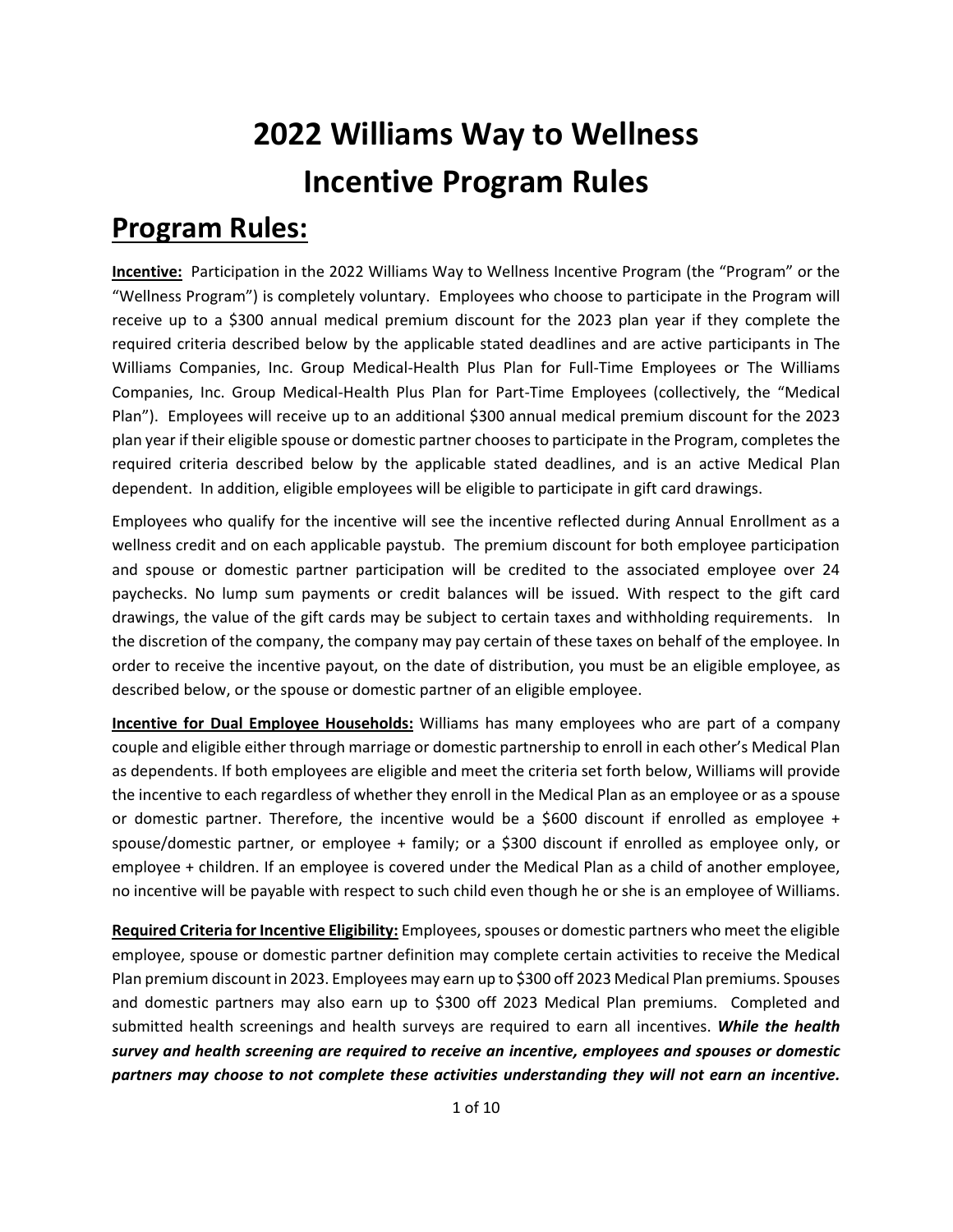*However, if the employee, spouse or domestic partner choosesto do so, completion of the health survey and/or participation in the health screening will constitute written, voluntary authorization for the Wellness Program to collect the individual's medical information.*

**IMPORTANT NOTE ABOUT MISSION ACTIVITIES AND CHALLENGES:** There are generally two types of activities included in the Williams Way to Wellness Program – self-tracked and verified. For self-tracked activities**\***, you must join the activity, complete the listed requirements, and track completion – all within the specific mission activity or challenge tile. For verified events, the requirements will be outlined in the specific mission activity or challenge tile, however, participation will be verified automatically through the site or by a third-party upon completion of the requirements (for example, rewards will be awarded automatically once screening results are loaded to the Rally site). Be aware, there may be a delay in awarding rewards for verified activities after activity completion.

Mission activities and challenges include nutrition, stress, work-life balance, preventive screenings, safety, social/family time, physical activity, etc. Point values, required effort, and tracking vary for each activity. You must join the applicable mission activity or challenge and complete required tracking to earn rewards**\***. Failure to enroll or track progress will result in rewards not being awarded. You must enroll and track progress online on the Williams Wellness Program portal found via the link. Please note: Missions may be tracked retroactively for up to one week. Challenges must be tracked daily. However, If you forget to track your activity you may be able to manually add your progress up to the current date for credit.

**\*If you track activities using a tracking device, it is your responsibility to ensure that your tracking device is properly syncing and loading your data into the Rally website.**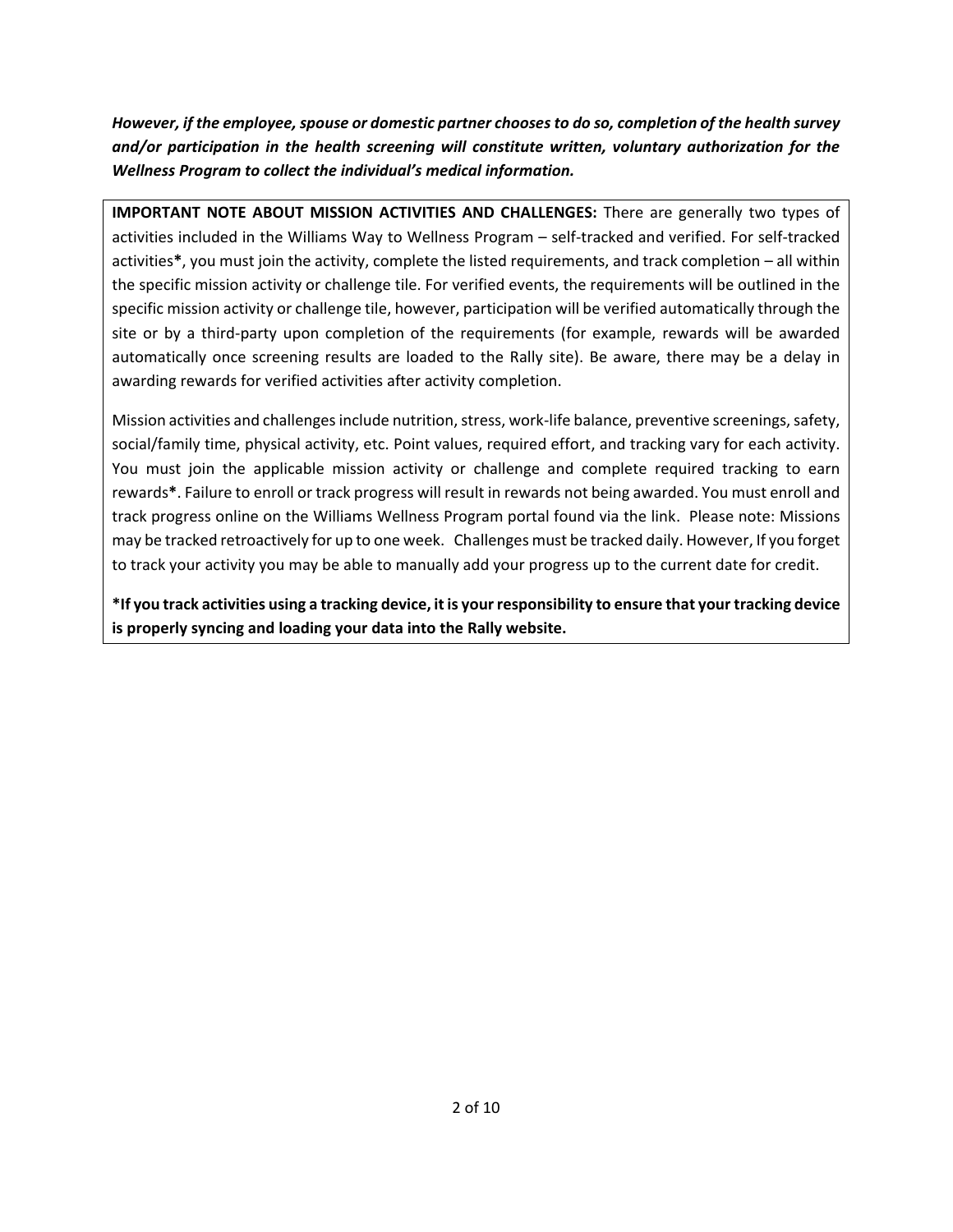| 2022                                            |                                                                        |                                                                                                                                                |                                                                                                             |                                                                                                                                                        |  |  |
|-------------------------------------------------|------------------------------------------------------------------------|------------------------------------------------------------------------------------------------------------------------------------------------|-------------------------------------------------------------------------------------------------------------|--------------------------------------------------------------------------------------------------------------------------------------------------------|--|--|
| Period                                          | <b>Data Source</b>                                                     | Activity                                                                                                                                       | <b>Medical Plan Participants</b><br>\$300 Premium Discount                                                  | <b>Medical Waives</b><br>Tracking only (Premium Discount would<br>be applied if employee becomes eligible<br>plan participant)                         |  |  |
| 1/1/2022-9/30/2022                              | Rally                                                                  | <b>Register for Rally and Complete Health</b><br>Survey                                                                                        | Entry into Sweepstakes                                                                                      | <b>Entry into Sweepstakes</b>                                                                                                                          |  |  |
| $1/1/22 - 9/30/22$                              | Rally                                                                  | Dual Gatekeeper: Health Survey<br>Completion<br><b>AND</b><br><b>Biometric Screening Completion</b><br>(Onsite, Physician Form or Lab Program) | \$100                                                                                                       | \$100                                                                                                                                                  |  |  |
| 1/1/22-9/30/22<br>(look-back to 10/1/21)        | <b>UHC Claims</b><br>(CPT Code)                                        | Annual Physical,<br>Age/Gender Preventative Cancer<br>Screening (Mammogram, Cervical,<br>Colorectal, Prostate)                                 | \$25                                                                                                        | N/A                                                                                                                                                    |  |  |
| 1/1/22-9/30/22<br>(look-back to $10/1/21$ )     | Rally/Self-Entry<br>Attestation                                        | <b>Additional Preventive Screening</b><br>Opportunities<br><b>Preventive Dental Exam</b><br>Preventive Eye Exam                                | \$25 per exam                                                                                               | \$25 per exam                                                                                                                                          |  |  |
| $1/1/22 - 9/30/22$<br>(look-back to $10/1/21$ ) | <b>UHC Claims</b><br>(CPT Code)<br><b>Maternity Support</b><br>Program | Complete BOTH of the following:<br>Prenatal Exam<br><b>AND</b><br><b>Enroll Maternity Support Program</b>                                      | \$25                                                                                                        | N/A                                                                                                                                                    |  |  |
| 1/1/22-9/30/22                                  | <b>UHC HealthCare Cost</b><br>Estimate                                 | Complete a HealthCare Cost Estimate                                                                                                            | \$10                                                                                                        | N/A                                                                                                                                                    |  |  |
| $1/1/22 - 9/30/22$                              | Real Appeal Program                                                    | Real Appeal program                                                                                                                            | \$25                                                                                                        | N/A                                                                                                                                                    |  |  |
| (look-back to 10/1/21)<br>1/1/22-9/30/22        | (9 sessions)                                                           | (complete 9 sessions)<br>Disease Management Program:                                                                                           |                                                                                                             |                                                                                                                                                        |  |  |
| (look-back to 10/1/21)                          | DM Program<br>Enrollment                                               | Asthma, CAD, COPD, CHF. & Diabetes)                                                                                                            | \$25                                                                                                        | N/A                                                                                                                                                    |  |  |
| 1/1/22-9/30/22                                  | <b>Virtual Visit</b>                                                   | Complete a Virtual Visit                                                                                                                       | \$10                                                                                                        | N/A                                                                                                                                                    |  |  |
| $1/1/22 - 9/30/22$<br>(look-back to 10/1/21)    | Rally/Self-Entry<br>Attestation                                        | COVID-19 Vaccine or Booster Attestation                                                                                                        | \$50                                                                                                        | \$50                                                                                                                                                   |  |  |
| 1/1/22-9/30/22<br>(look-back to 10/1/21)        | Rally/Self-Entry<br>Attestation                                        | Additional Vaccination Opportunities<br>(Flu, Tetanus, Pneumonia, Shingles)                                                                    | \$25                                                                                                        | \$25                                                                                                                                                   |  |  |
| Quarterly<br>$Q1 - Q3$                          | Rally/<br>Self-Entry                                                   | <b>Rally Missions</b>                                                                                                                          | Complete any 3 Missions to earn \$50<br>per quarter (must complete at least 3<br>Missions to earn the \$50) | Complete any 3 Missions to earn \$50<br>per quarter (must complete at least 3<br>Missions to earn the \$50)                                            |  |  |
| Quarterly<br>$Q1 - Q3$                          | Rally/Tracker/<br>Self-Entry Optional                                  | <b>Rally Challenges</b>                                                                                                                        | per quarter (must complete at least 3<br>Challenges to earn the \$50)                                       | Complete any 3 Challenges to earn \$50 Complete any 3 Challenges to earn \$50<br>per quarter (must complete at least 3<br>Challenges to earn the \$50) |  |  |
| 1/1/22-9/30/22                                  | Rally                                                                  | Complete a Quiz<br>(Sleep, Exercise, Personal Finance, HSA,<br>2nd MD, PCP, Back Pain, Type 2<br>Diabetes, Healthy Pantry, Biometrics)         | \$10 per quiz<br>(Maximum 3 quizzes for<br>up to \$30 per year)                                             | \$10 per quiz<br>(Maximum 3 quizzes for<br>up to \$30 per year)                                                                                        |  |  |
| 1/1/22-9/30/22                                  | Rally                                                                  | View EAP Program Video                                                                                                                         | \$10                                                                                                        | \$10                                                                                                                                                   |  |  |
|                                                 |                                                                        |                                                                                                                                                |                                                                                                             |                                                                                                                                                        |  |  |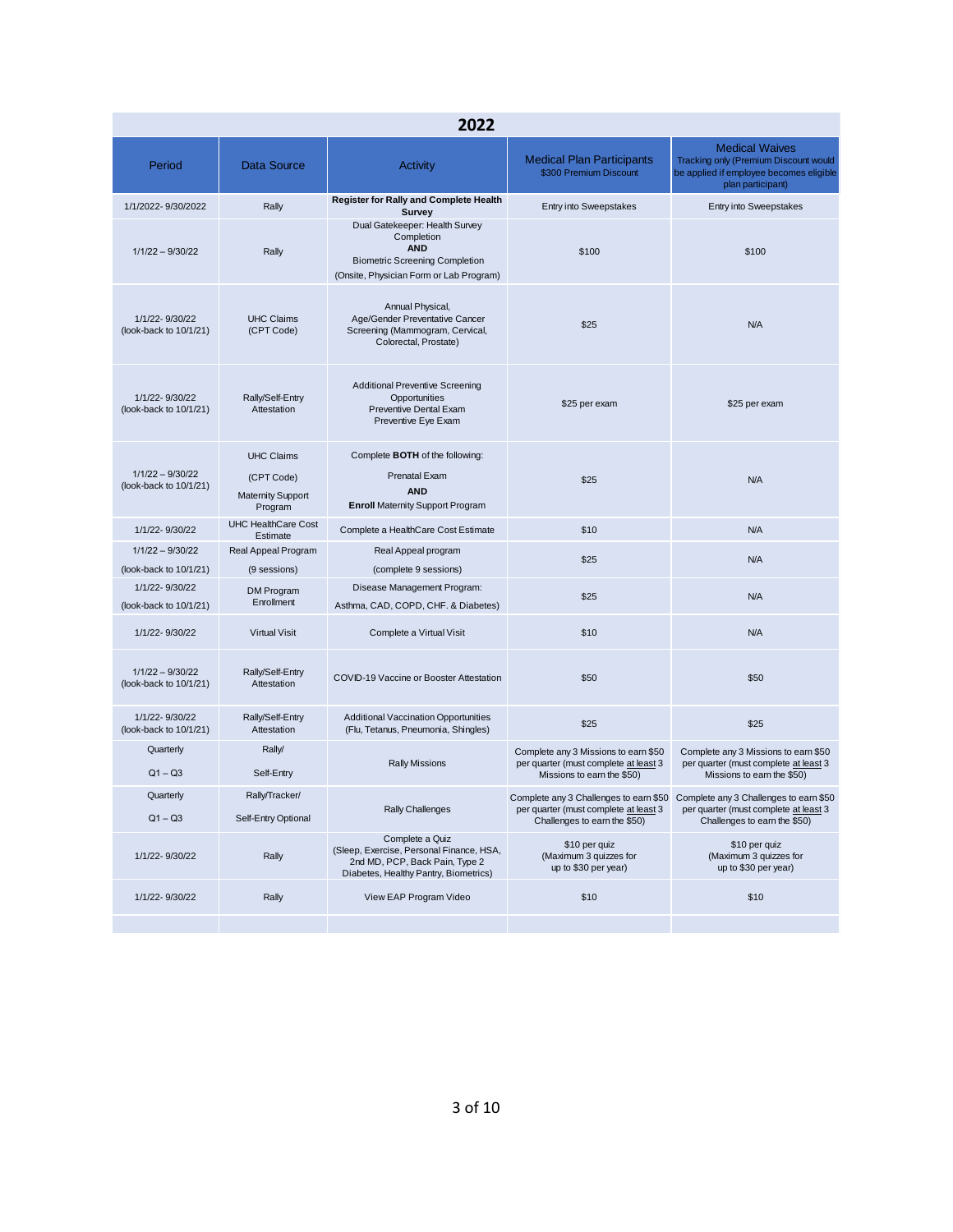**Accommodations:** Rewards for participating in the Wellness Program are available to all eligible employees and their spouses or domestic partners who are enrolled in the Williams Medical Plan. If you think you might be unable to meet a standard for a reward under this Program, you might qualify for an opportunity to earn the same incentive by different means. Contact [williamsway2answers@williams.com](mailto:williamsway2answers@williams.com) and we will work with you (and, if you wish, with your doctor) to find a different means for you to qualify for the incentive. You must make the request within a reasonable period of time prior to the September 30 deadline to allow for completion of the alternative standard.

This Program complies with the Health Insurance Portability and Accountability Act, and the information you provide will only be used for purposes of the Program and the Medical Plan. Your individually identifiable health information that is provided in connection with the Wellness Program health assessment or biometric screening will not be provided to your supervisors or managers and may never be used to make decisions regarding your employment. Williams may receive aggregated de-identified health information from the Wellness Program health assessment or biometric screening in order to assist it in administering the Wellness Program and its group medical plans. Employees of Williams who are involved with the administration of the Medical Plan may also receive individually identifiable information associated with participation in the Wellness Program for purposes of administering claims and appeals. Williams reserves the right to amend or terminate the Wellness Program at any time.

**Program Timeframe and Deadline:** The Program period will run from January 1, 2022, through December 16, 2022. All rewardable activities must be completed as instructed and received by Rally by September 30, 2022, to be considered eligible for premium discounts.

**Eligible Employee Definition:** All active employees who work at least 20 hours per week and certain employees on a leave of absence, as described in the chart below, are eligible to participate in the Program. To be eligible for the premium discount incentive, you must be an eligible employee, enrolled in the Williams Medical Plan and have completed the requirements by stated deadlines. To be eligible for the drawings, you must be an eligible employee, described in the chart below, and have completed the requirements by stated deadlines. You are not required to be enrolled in the Williams Medical Plan to be eligible for drawings. Specific eligibility for employees is discussed in more detail in the table below.

**Eligible Spouse and Domestic Partner Definition:** To be eligible for the Program and incentives, you must be a current spouse or domestic partner of an eligible employee, as described in the chart below, be enrolled in the Williams Medical Plan and have completed the requirements by the stated deadlines. Surviving spouses and surviving domestic partners are not eligible for the Program or Program incentives. Specific eligibility for spouses and domestic partners is discussed in more detail below.

**New Hires:** Employees hired after August 31, 2022, will not be eligible to participate in the Program to receive the premium discount. Employees hired after September 30, 2022, will not be able to participate in the 2022 Program. The aforementioned timeline and requirements for new hires also applies to spouses or domestic partners covered as dependents on the new hire employee's medical coverage under the Williams Medical Plan.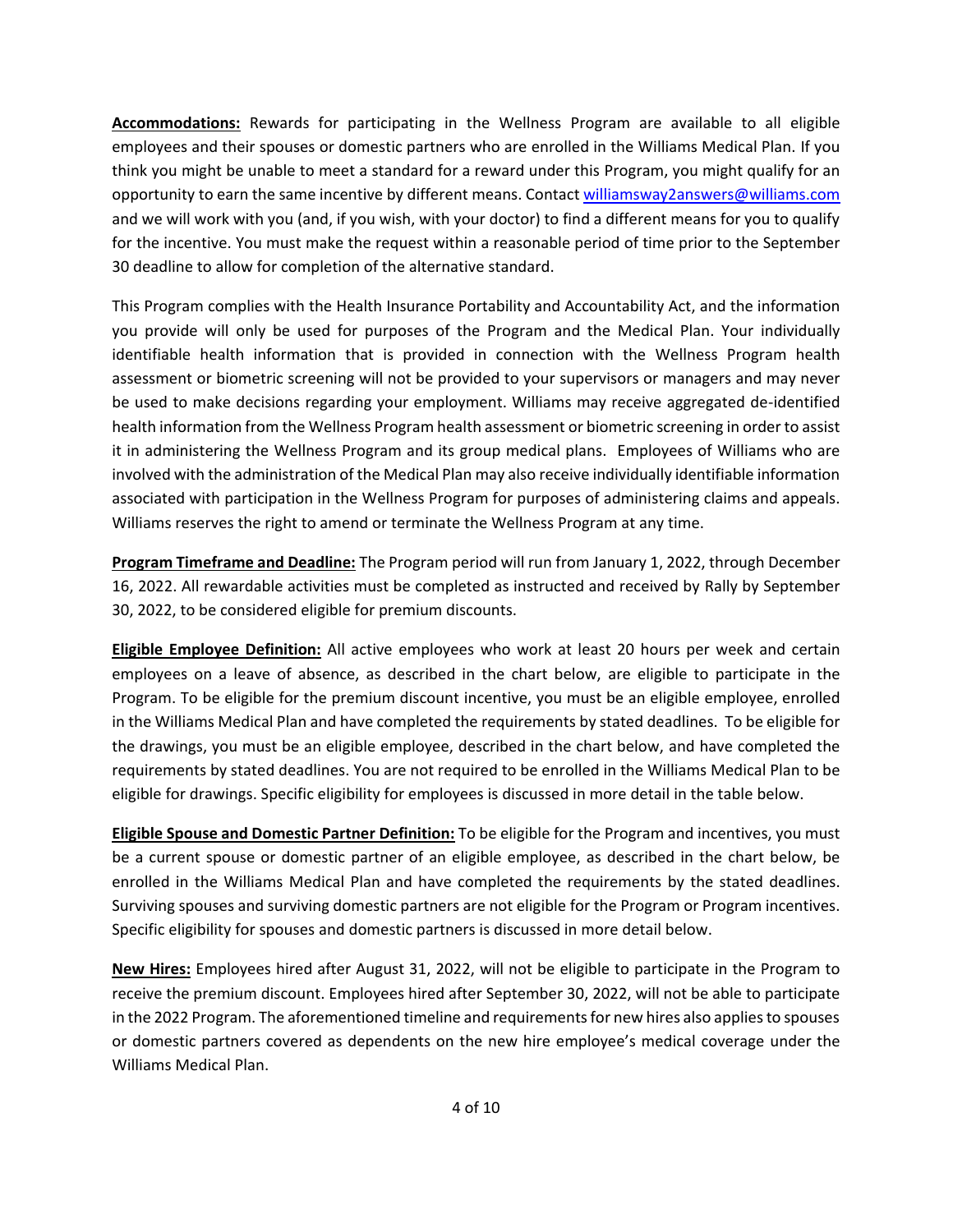## **Specific Eligibility Situations:**

|                                       | <b>Eligibility to Participate in</b> | <b>Eligibility to Receive Incentive</b> |
|---------------------------------------|--------------------------------------|-----------------------------------------|
|                                       | Program                              | <b>Credits</b>                          |
|                                       |                                      |                                         |
| <b>Individuals on LTD and Workers</b> | No                                   | No                                      |
| <b>Compensation Leave</b>             |                                      |                                         |
| (extending beyond                     |                                      |                                         |
| approximately 26 weeks)               |                                      |                                         |
| <b>Individuals on FMLA Leave</b>      | Yes                                  | Yes                                     |
| (paid and unpaid)                     |                                      |                                         |
|                                       |                                      |                                         |
| <b>Individuals on STD and Workers</b> | Yes                                  | Yes                                     |
| <b>Compensation Leave less than</b>   |                                      |                                         |
| approximately 26 weeks                |                                      |                                         |
| <b>Individuals on Military Leave</b>  | Yes                                  | Yes                                     |
| being paid by Williams and            |                                      |                                         |
| receiving coverage on the same        |                                      |                                         |
| terms as an active employee           |                                      |                                         |
|                                       |                                      |                                         |
| <b>Individuals on Military Leave</b>  | <b>No</b>                            | No                                      |
| not being paid by Williams and        |                                      |                                         |
| not receiving coverage on the         |                                      |                                         |
| same terms as an active               |                                      |                                         |
| employee                              |                                      |                                         |
| <b>Individuals on Personal,</b>       | No                                   | No                                      |
| <b>Educational or other Unpaid</b>    |                                      |                                         |
| Leave                                 |                                      |                                         |
| <b>Retirees</b>                       |                                      |                                         |
|                                       | No                                   | No                                      |
| <b>Individuals on COBRA</b>           | No                                   | No                                      |
| <b>Interns</b>                        | No                                   | No                                      |
|                                       |                                      |                                         |
| <b>Temporary Employees</b>            | No                                   | No                                      |
| Part-time employees who work          | No                                   | No                                      |
| less than 20 hours per week           |                                      |                                         |
|                                       |                                      |                                         |
| <b>Independent Contractor</b>         | No                                   | No                                      |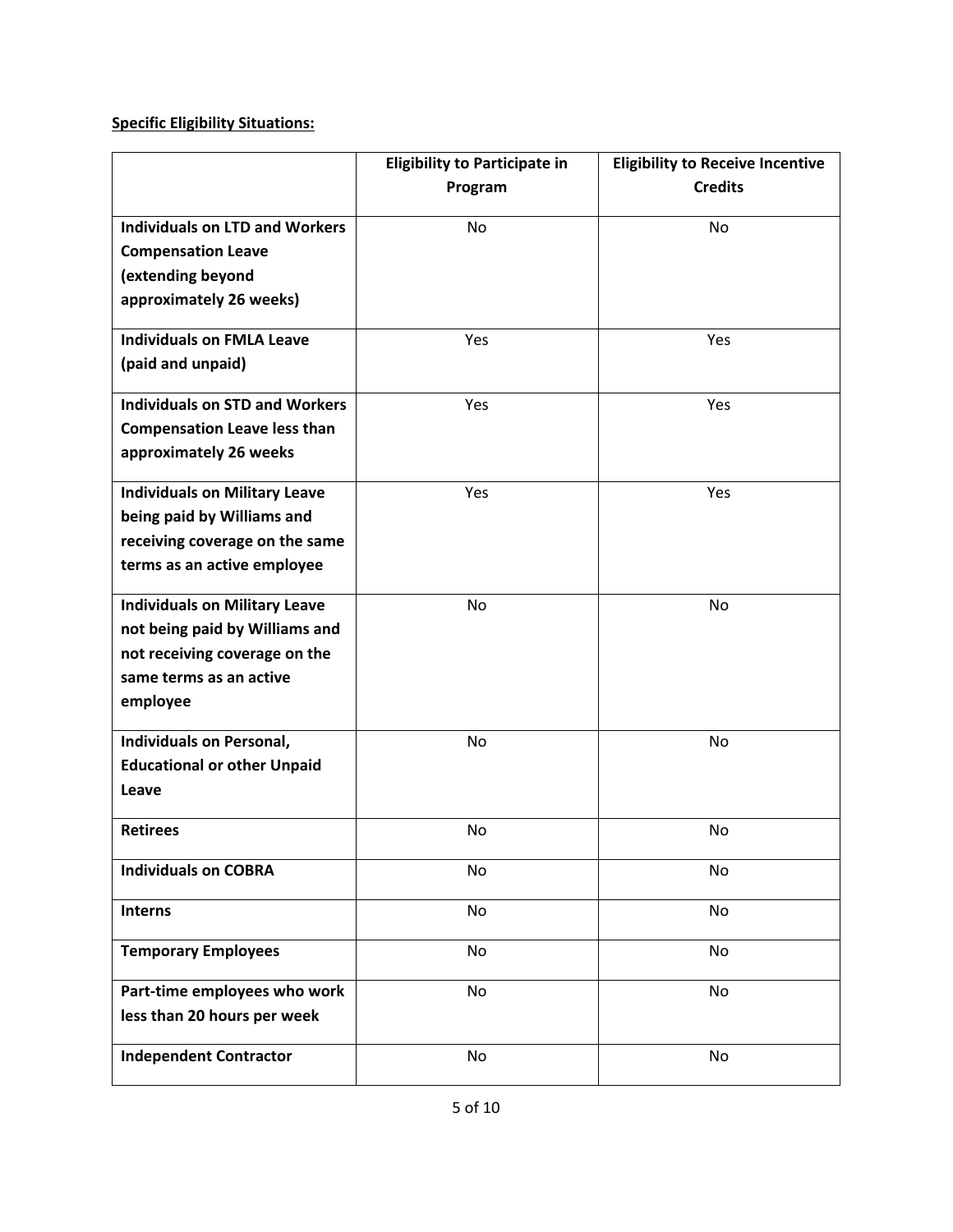|                                                                 | <b>Eligibility to Participate in</b><br>Program | <b>Eligibility to Receive Incentive</b><br><b>Credits</b> |
|-----------------------------------------------------------------|-------------------------------------------------|-----------------------------------------------------------|
| <b>Surviving Spouse or Surviving</b><br><b>Domestic Partner</b> | No                                              | No                                                        |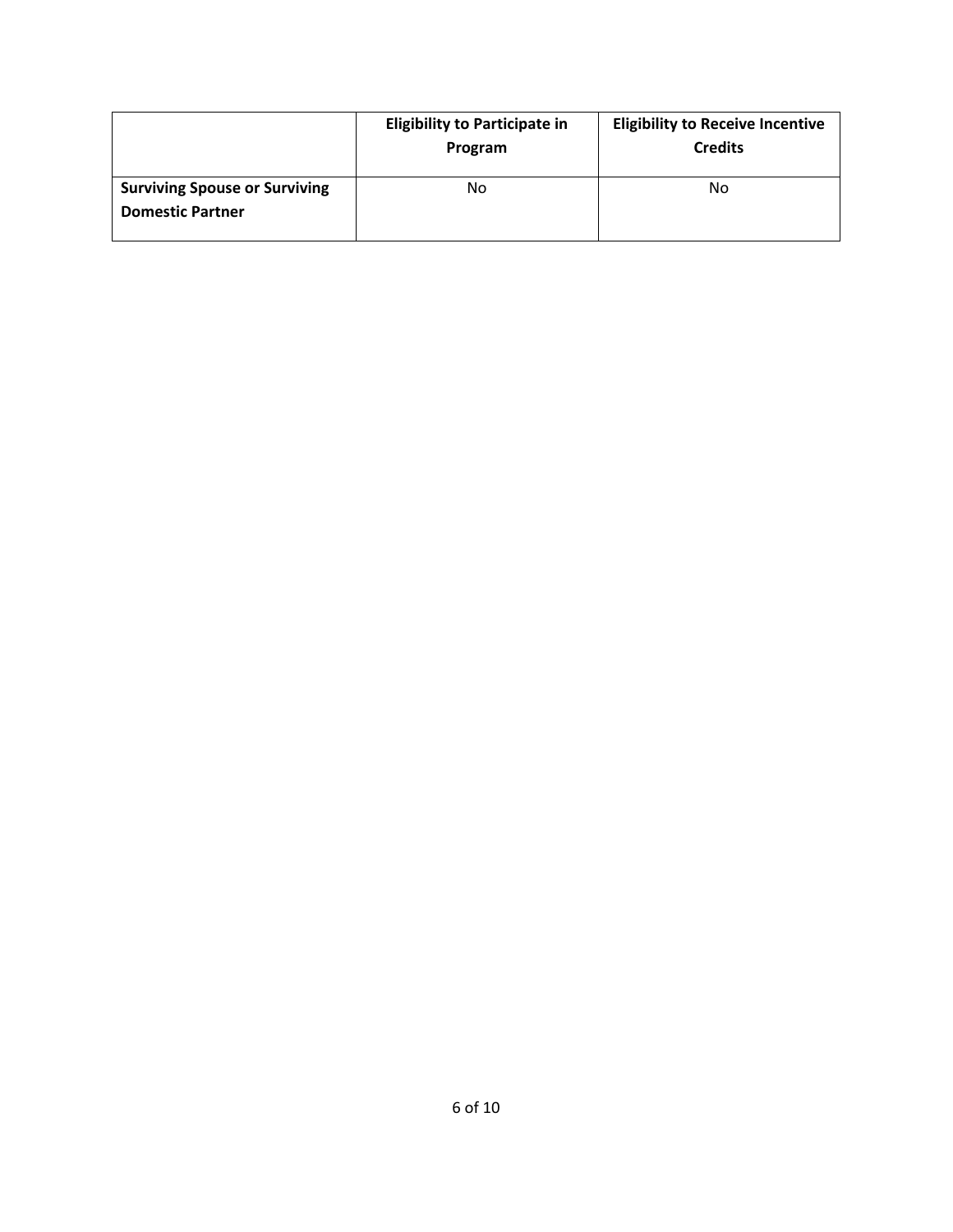**Termination of Incentive:** For all participants, including both employees and spouses/domestic partners, any incentive or remaining balance of incentive will be forfeited on the date an eligible employee or spouse/domestic partner ceases to meet the definition of eligible employee or spouse/domestic partner, as applicable. The incentive is not available for those who are covered under COBRA or a Retiree Medical Plan offered by Williams. If the participant becomes eligible again during the plan year, they may resume participation and receive the incentive credit prospectively.

**Disclaimer:** This Program is void where prohibited by applicable law. While every effort has been made to ensure the information contained in this communication is correct, if there is any omission or misstatement, the applicable legal plan document(s), policy(ies) or Program(s) will control. The eligibility for any benefit will be governed by the terms of the applicable benefit plan, Program or policy. The plan administrator (and its designee or the insurer or claims administrator, as applicable) has the power, including, without limitation, discretionary power to make all determinations that the plan(s) require for its administration, and to construe and interpret the plan(s) for purposes of determining eligibility and benefits. Williams or the applicable plan entity/committee as detailed in the applicable benefit plan, as applicable, reserves the right to amend, modify or terminate any plan(s) or benefit policies or Programs in whole or in part at any time. The employee benefit policies, programs and plans are not individually or collectively an employment contract and do not give any employee any right to be retained in the services of the company. The information in this communication is not medical advice, and it is not intended to replace the advice of your physician. The information is intended to help you take greater responsibility for your own health, to work with your personal physician, and to make better health and wellness decisions.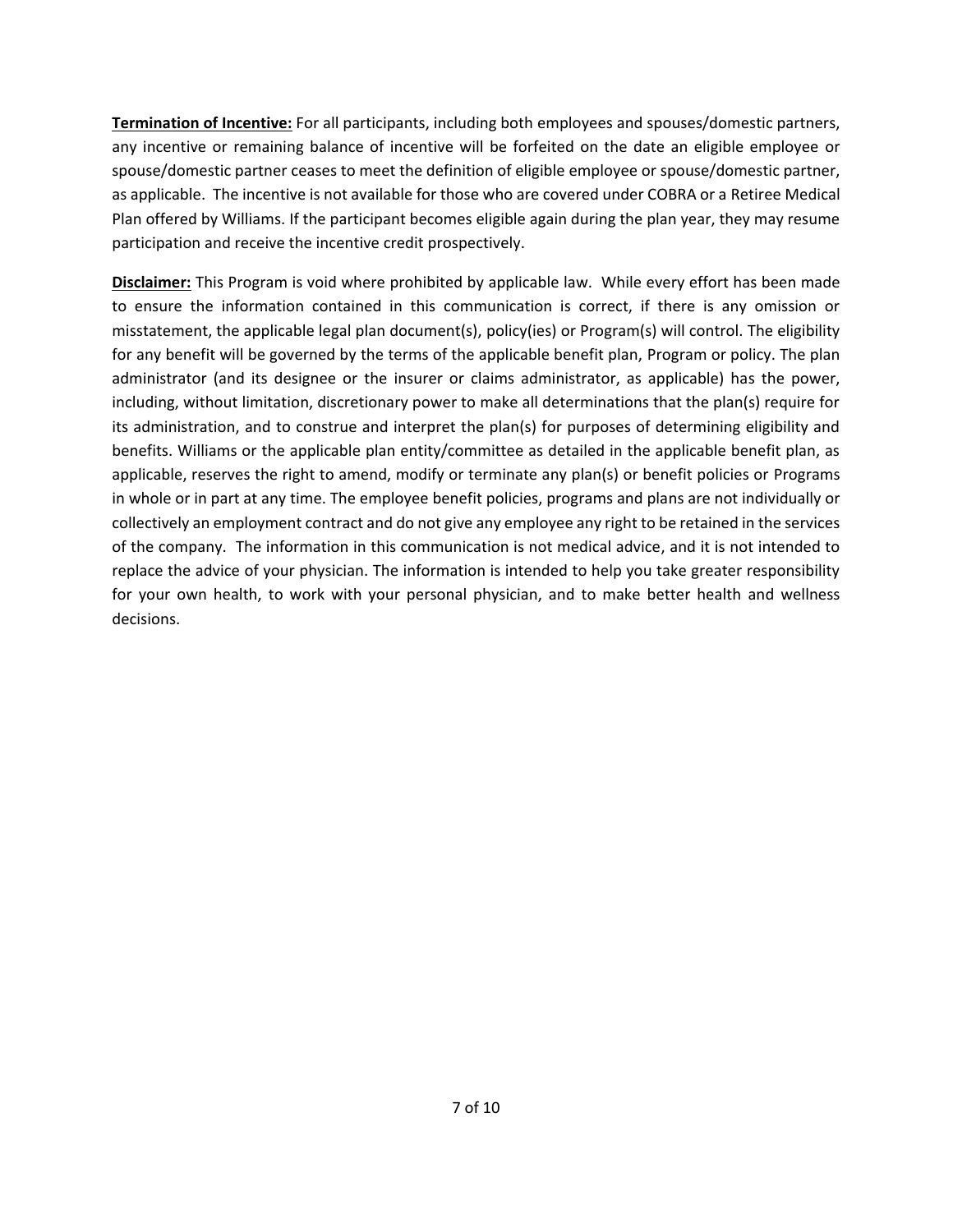**Claim and Appeal Information:** If a participant is dissatisfied with Rally's determination with respect to his or her eligibility to participate or satisfaction of the requirements to receive the wellness incentive, the participant may submit a written claim to the appropriate Claims Administrator at the following address:

Health and Group Benefits Delegate of the Administrative Committee PO Box 2400, MD 42 Tulsa, OK 74102 Fax # 918-732-1808 E-mail: AdministrativeCommittee@Williams.com

**Keep in mind that all claims with respect to eligibility or satisfaction of Program requirements must be submitted within one year of the applicable Program timeframe (premium discount and gift card claims must be submitted by September 30, 2023.**

If a participant is dissatisfied with an adverse benefit determination (denial) of the claim, the participant may submit a written appeal to the Plan Administrator at the following address:

The Administrative Committee PO Box 2400, MD 42 Tulsa, OK 74102 Fax # 918-732-1808 E-mail: AdministrativeCommittee@Williams.com

All appeal requests must be made within 180 days of the date you receive notice of the adverse benefit determination with respect to your claim. Any review will take into account all comments, documents, records and other information you submit relating to the appeal, even if it was not submitted or considered in the initial claim determination. Your written appeal communication should include:

- The participant's legal name;
- A detailed description of the events surrounding your claim situation including, but not limited to, the facts of the situation, any corrective actions taken, your rationale for bringing the claim, and any other facts or circumstances to justify your claim; and
- Any documentation or other written information to support your request.

For full information on the appeal process, please refer to the current Summary Plan Description (SPD). If you want to bring a legal action against the Company, its subsidiaries, affiliates, employees, officers or directors, the Plan Administrator, applicable Claim Administrator, or insurance company, as applicable, you must do so within three years from the earlier of (i) the expiration of the time period in which a request for reimbursement must be submitted or you lose any rights to bring such an action against such individuals and/or entities or (ii) the date you are notified of our final decision on your appeal or you lose any rights to bring such an action against such individuals and/or entities.